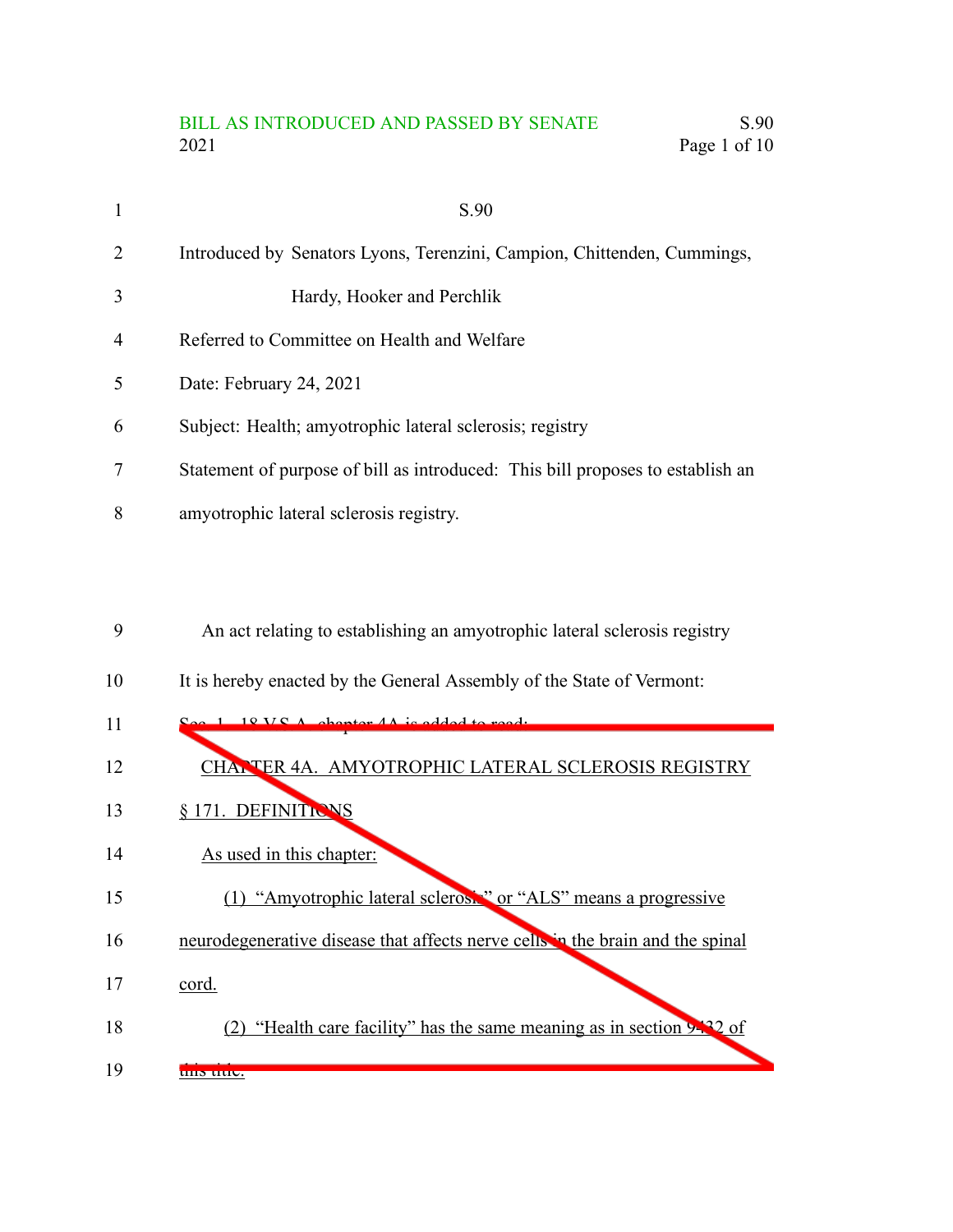| 1              | (2) "Health ears provider" has the same meaning as in section 0422 of                |
|----------------|--------------------------------------------------------------------------------------|
| $\overline{2}$ | this title.                                                                          |
| 3              | <b>ESTABLISHMENT OF AMYOTROPHIC LATERAL SCLEROSIS</b><br>§ 172.                      |
| 4              | <b>REVISTRY</b>                                                                      |
| 5              | (a) The Conmissioner shall establish a uniform statewide population-based            |
| 6              | amyotrophic lateral sclerosis registry system for the collection of information      |
| 7              | determining the incidence of amyotrophic lateral sclerosis and related data.         |
| 8              | Pursuant to 3 V.S.A. chapter 25, the Commissioner shall adopt rules necessary        |
| 9              | to effect the purposes of this chooter, including the data to be reported and the    |
| 10             | effective date after which reporting by health care facilities and health care       |
| 11             | providers shall be required.                                                         |
| 12             | (b) All cases of amyotrophic lateral scle osis diagnosed or treated in the           |
| 13             | State shall be reported to the representative of $\mathbf{t}$ e Department of Health |
| 14             | authorized by the Commissioner to compile the ampotrophic lateral sclerosis          |
| 15             | data, or any individual, agency, or organization designated to cooperate with        |
| 16             | that representative.                                                                 |
| 17             | (c) The Commissioner shall establish a training program for the personnel            |
| 18             | of participating health care facilities and a quality control program                |
| 19             | amyotrophic lateral sclerosis data. The Commissioner shall collaborate in            |
| 20             | studies with clinicians and epidemiologists and publish reports on the result of     |
| 21             | such suddes. The commissioner shall cooperate while its reatonal mistitutes of       |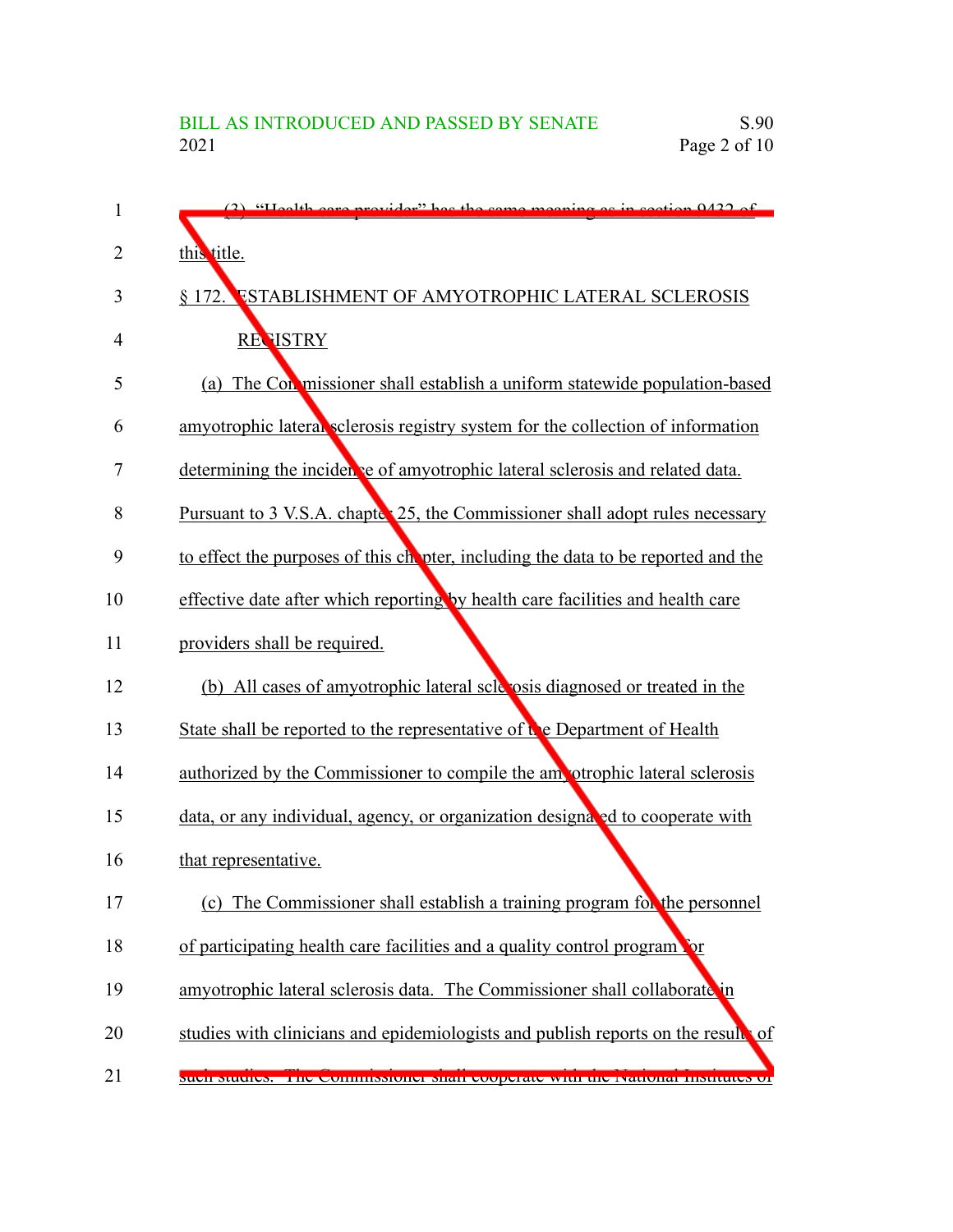| 1              | Health and the Centers for Disease Central and Prevention in providing           |
|----------------|----------------------------------------------------------------------------------|
| $\overline{2}$ | am otrophic lateral sclerosis incidence data.                                    |
| 3              | § 173. PARTICIPATION IN PROGRAM                                                  |
| 4              | (a) Any health care facility diagnosing or providing treatment to patients       |
| 5              | with amyotrophic lateral sclerosis shall report each case of amyotrophic lateral |
| 6              | sclerosis to the Conmissioner or his or her authorized representative in a       |
| 7              | format prescribed by the Commissioner within 180 days of admission or            |
| 8              | diagnosis. If the facility falls to report in a format prescribed by the         |
| 9              | Commissioner, the Commissioner's authorized representative may enter the         |
| 10             | facility, obtain the information, and report it in the appropriate format. In    |
| 11             | these cases, the facility shall reimburse the Commissioner or the authorized     |
| 12             | representative for the cost of obtaining and reporting the information.          |
| 13             | (b) Any health care provider diagnosing or providing treatment to patients       |
| 14             | with amyotrophic lateral sclerosis shall report each as to the Commissioner      |
| 15             | or his or her authorized representative within 180 days of diagnosis.            |
| 16             | (c) All health care facilities and health care providers who provide             |
| 17             | diagnostic or treatment services to patients with amyotrophic lateral sclerosis  |
| 18             | shall report to the Commissioner any further demographic, diagnostic, or         |
| 19             | treatment information requested by the Commissioner concerning any person        |
| 20             | now or formerly receiving services. Additionally, the Commissioner or his or     |
| 21             | ner authorized representative shall have physical access to an records that      |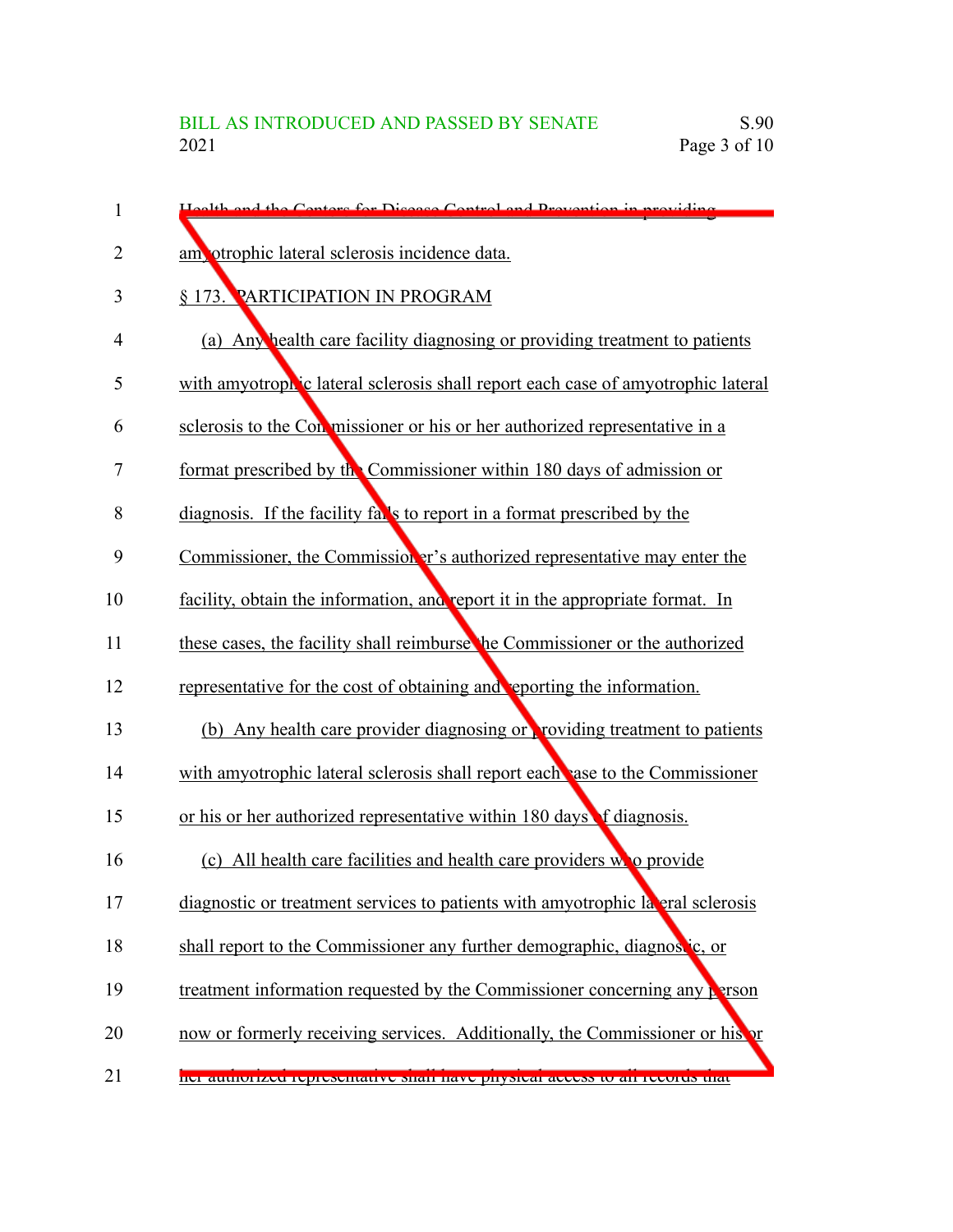| $\mathbf{1}$   | ould identify eases of emyotrophic lateral solerosis or would ostablish           |
|----------------|-----------------------------------------------------------------------------------|
| $\overline{2}$ | chan experience of the amyotrophic lateral sclerosis, treatment of the            |
| 3              | amyotro hic lateral sclerosis, or medical status of any identified patient with   |
| 4              | amyotrophic lateral sclerosis. Willful failure to grant access to such records    |
| 5              | shall be punishable by a fine of up to \$500.00 for each day access is refused.   |
| 6              | Any fines collected por resument to this subsection shall be deposited in the     |
| 7              | General Fund.                                                                     |
| 8              | § 174. CONFIDENTIALITY                                                            |
| 9              | $(a)(1)$ All information reported pursuant to this chapter is exempt from         |
| 10             | public inspection and copying under the Public Records Act and shall be kept      |
| 11             | confidential.                                                                     |
| 12             | $(2)(A)$ All identifying information regarding an individual patient,             |
| 13             | health care provider, or health care facility contained in records of interviews, |
| 14             | written reports, and statements procured by the Commissioner or by any other      |
| 15             | person, agency, or organization acting jointly with the Commissioner in           |
| 16             | connection with amyotrophic lateral sclerosis morbidity and mortality studies     |
| 17             | is exempt from public inspection and copying under the Public Record Act,         |
| 18             | shall be kept confidential, and used solely for the purposes of studying          |
| 19             | <u>amyottopine rateral seletosis.</u>                                             |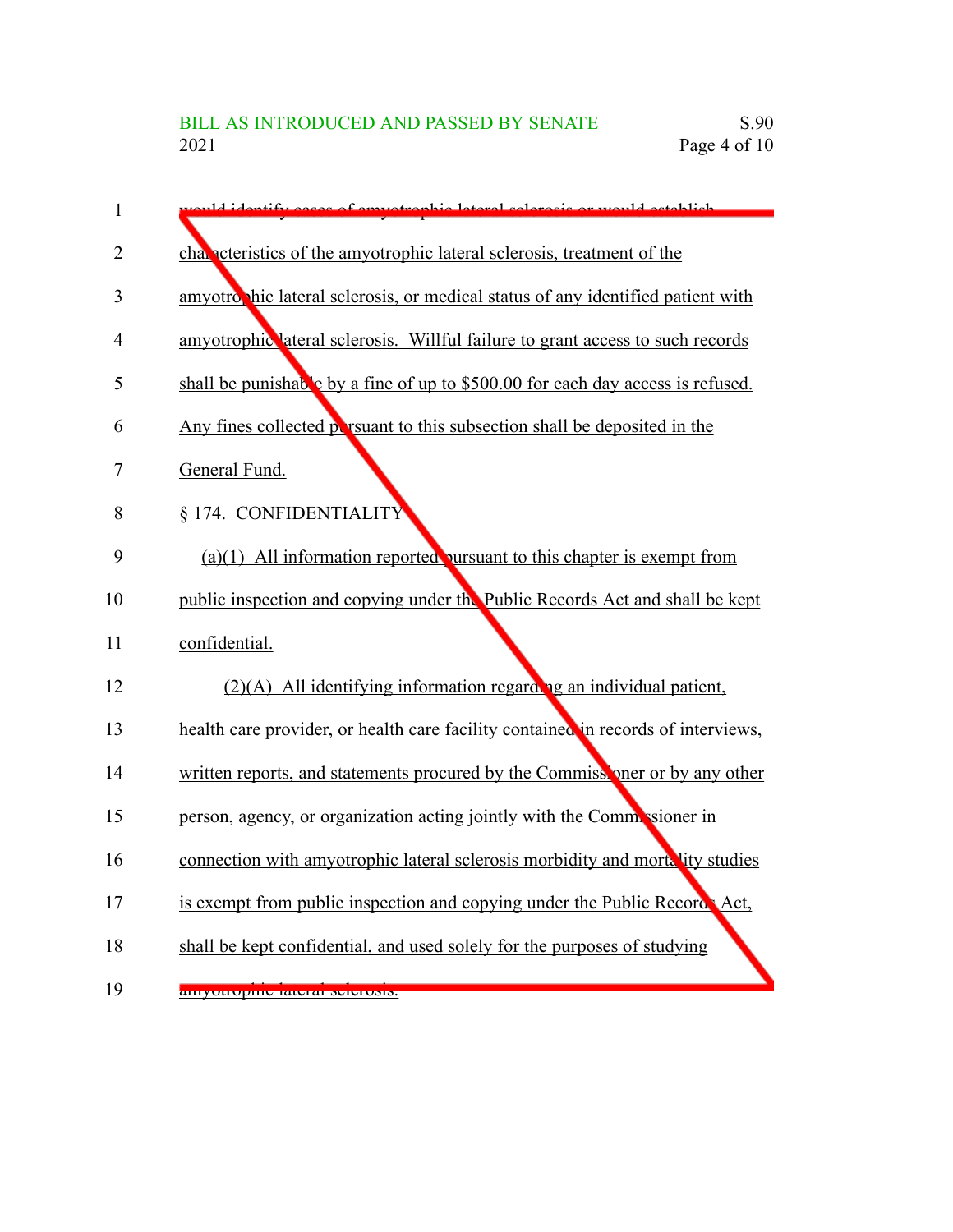| 1              | (B) Nothing in this soction shall prevent the Commissioner from                    |
|----------------|------------------------------------------------------------------------------------|
| $\overline{2}$ | publishing statistical compilations relating to morbidity and mortality studies    |
| 3              | that do not identify individual cases or sources of information.                   |
| 4              | (b) Notwithstanding 1 V.S.A. $\S 317(e)$ , the Public Records Act exemption        |
| 5              | created in this section shall continue in effect and shall not be repealed through |
| 6              | operation of 1 V.S.A § 317(e).                                                     |
| 7              | § 175. DISCLOSURE                                                                  |
| 8              | (a) The Commissioner move enter into agreements to exchange confidential           |
| 9              | information with any other amyo rophic lateral sclerosis registries in order to    |
| 10             | obtain complete reports of Vermont residents diagnosed or treated in other         |
| 11             | states and to provide information to other states regarding their residents        |
| 12             | diagnosed or treated in Vermont.                                                   |
| 13             | (b) The Commissioner may furnish confidential information to other                 |
| 14             | states' amyotrophic lateral sclerosis registries or health researchers in order to |
| 15             | collaborate in a national amyotrophic lateral sclerosis registry or to collaborate |
| 16             | in amyotrophic lateral sclerosis control and prevention research studies.          |
| 17             | However, before releasing confidential information, the Commissioner shall         |
| 18             | first obtain from such state registries, agencies, or researchers an agreenent in  |
| 19             | writing to keep the identifying information confidential and privileged. In the    |
| 20             | case of researchers, the commissioner shall also hist obtain evidence of the       |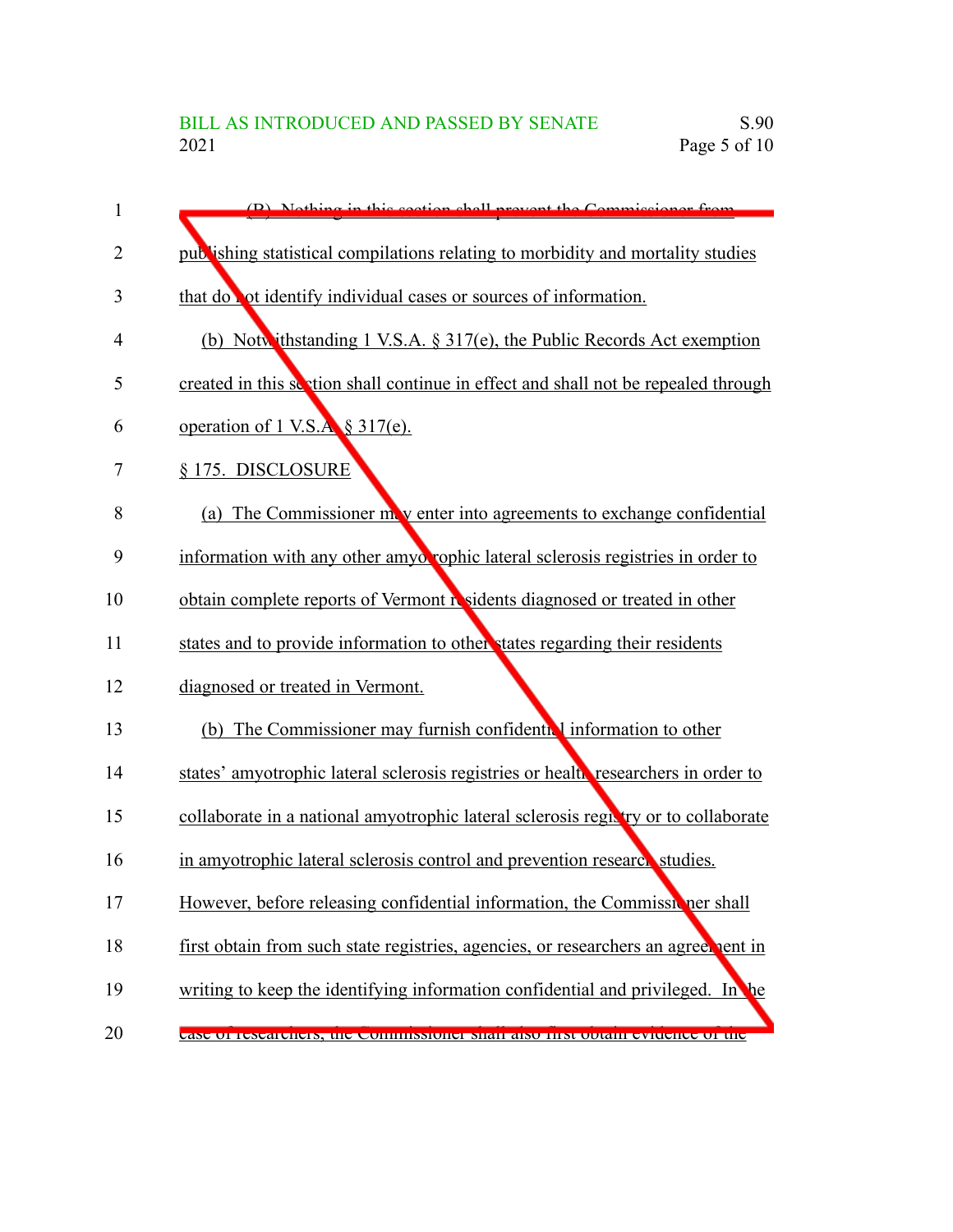| 1  | proval of their academic committee for the protection of human subjects.          |
|----|-----------------------------------------------------------------------------------|
| 2  | esta lished in accordance with 45 C.F.R. part 46.                                 |
| 3  | § 176. L'ABILITY                                                                  |
| 4  | (a) No act on for damages arising from the disclosure of confidential or          |
| 5  | privileged information may be maintained against any person, or the employer      |
| 6  | or employee of any per on, who participates in good faith in the reporting of     |
| 7  | amyotrophic lateral sclerosi registry data or data for amyotrophic lateral        |
| 8  | sclerosis morbidity or mortality tudies in accordance with this chapter.          |
| 9  | (b) No license of a health care facility or health care provider may be           |
| 10 | denied, suspended, or revoked for the good faith disclosure of confidential or    |
| 11 | privileged information in the reporting of amy trophic lateral sclerosis registry |
| 12 | data or data for amyotrophic lateral sclerosis morbe ity or mortality studies in  |
| 13 | accordance with this chapter.                                                     |
| 14 | (c) Nothing in this section shall be construed to apply to the unauthorized       |
| 15 | disclosure of confidential or privileged information when such du closure is      |
| 16 | due to gross negligence or willful misconduct.                                    |
| 17 | Sec. 2. EFFECTIVE DATE                                                            |
| 18 | THIS act shall take effect on July 1, 2021.                                       |
|    | Sec. 1. 18 V.S.A. chapter 4A is added to read:                                    |
|    | <b>CHAPTER 4A. AMYOTROPHIC LATERAL SCLEROSIS REGISTRY</b>                         |
|    |                                                                                   |

*§ 171. DEFINITIONS*

*As used in this chapter:*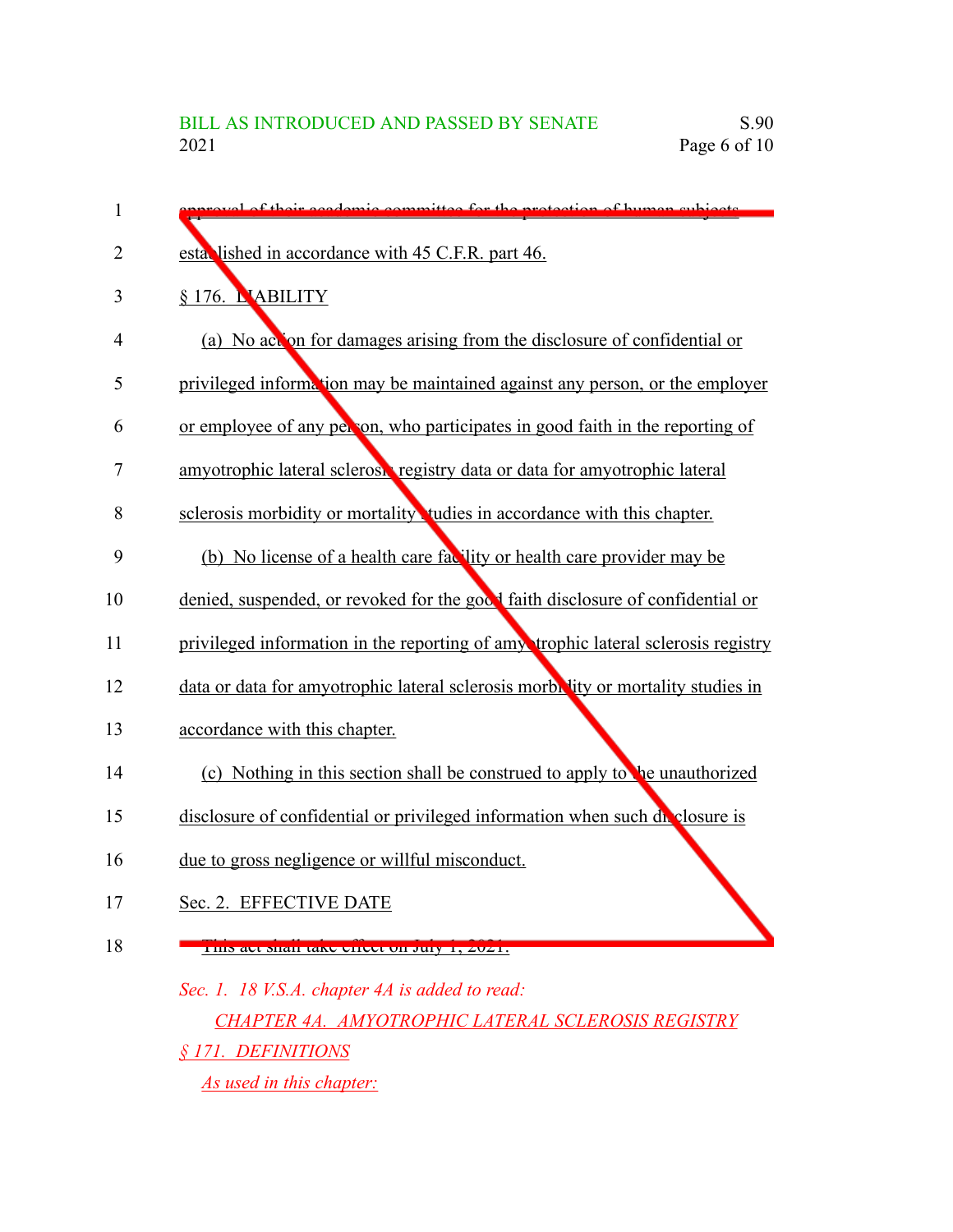*(1) "Amyotrophic lateral sclerosis" or "ALS" means a progressive neurodegenerative disease that affects nerve cells in the brain and the spinal cord.*

*(2) "Health care facility" has the same meaning as in section 9432 of this title.*

*(3) "Health care provider" has the same meaning as in section 9432 of this title.*

*§ 172. ESTABLISHMENT OF AMYOTROPHIC LATERAL SCLEROSIS REGISTRY*

*(a) The Commissioner shall establish a uniform statewide populationbased amyotrophic lateral sclerosis registry system for the collection of information determining the incidence of amyotrophic lateral sclerosis and related data. Pursuant to 3 V.S.A. chapter 25, the Commissioner shall adopt rules necessary to effect the purposes of this chapter, including the data to be reported and the effective date after which reporting by health care facilities and health care providers shall be required.*

*(b) All cases of amyotrophic lateral sclerosis diagnosed or treated in the State shall be reported to the representative of the Department of Health authorized by the Commissioner to compile the amyotrophic lateral sclerosis data, or any individual, agency, or organization designated to cooperate with that representative.*

*(c) The Commissioner shall establish a training program for the personnel of participating health care facilities and a quality control program for amyotrophic lateral sclerosis data. The Commissioner shall collaborate in studies with clinicians and epidemiologists and publish reports on the results of such studies. The Commissioner shall cooperate with the National Institutes of Health and the Centers for Disease Control and Prevention in providing amyotrophic lateral sclerosis incidence data.*

## *§ 173. PARTICIPATION IN PROGRAM*

*(a) Any health care facility diagnosing or providing treatment to patients with amyotrophic lateral sclerosis shall report each case of amyotrophic lateral sclerosis to the Commissioner or the Commissioner's authorized representative in a format prescribed by the Commissioner within 180 days of admission or diagnosis. If the facility fails to report in a format prescribed by the Commissioner, the Commissioner's authorized representative may enter the facility, obtain the information, and report it in the appropriate format. In these cases, the facility shall reimburse the Commissioner or the authorized representative for the cost of obtaining and reporting the information.*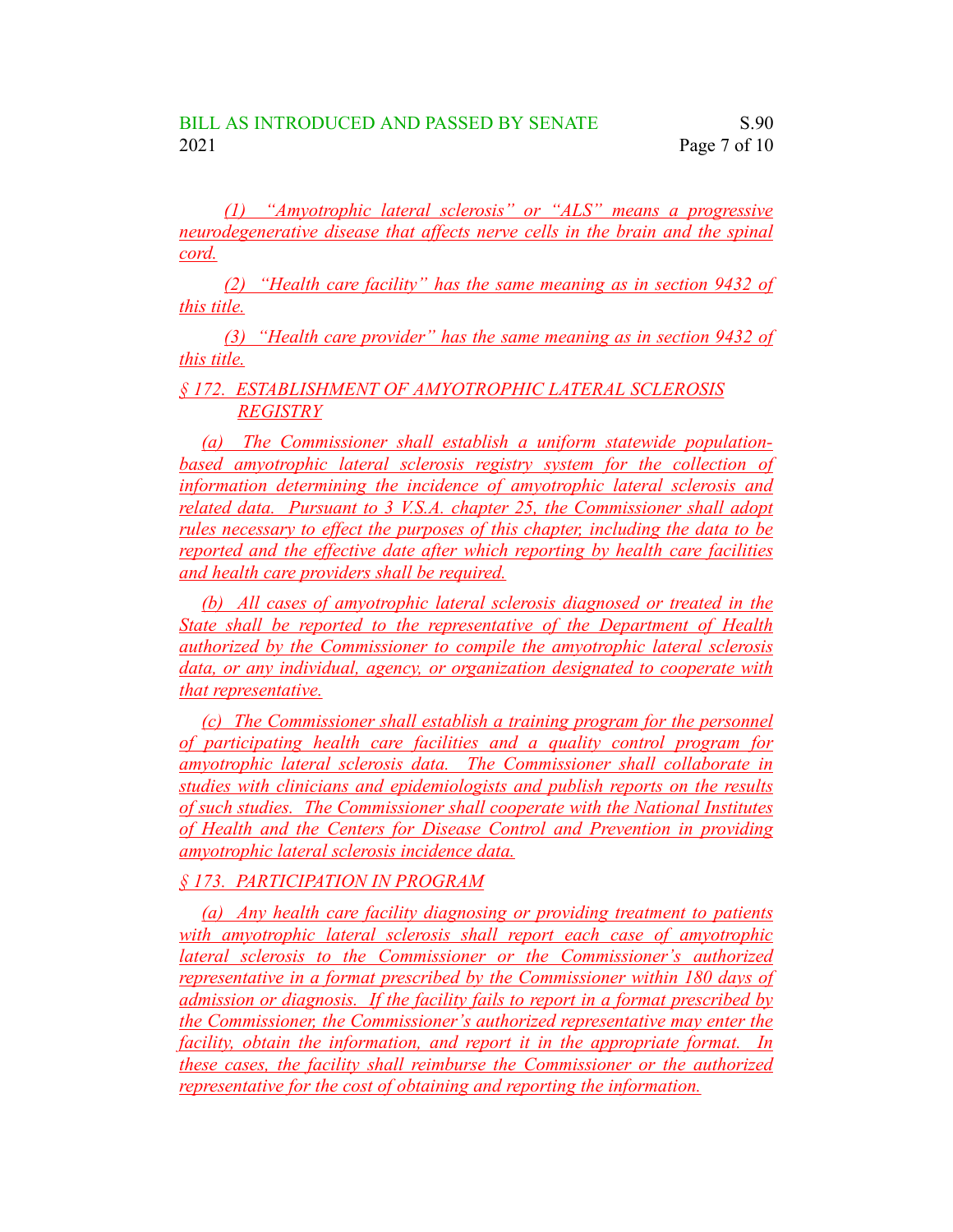*(b) Any health care provider diagnosing or providing treatment to patients with amyotrophic lateral sclerosis shall report each case to the Commissioner or the Commissioner's authorized representative within 180 days of diagnosis.*

*(c) All health care facilities and health care providers who provide diagnostic or treatment services to patients with amyotrophic lateral sclerosis shall report to the Commissioner any further demographic, diagnostic, or treatment information requested by the Commissioner concerning any person now or formerly receiving services. Additionally, the Commissioner or the Commissioner's authorized representative shall have physical access to all records that would identify cases of amyotrophic lateral sclerosis or would establish characteristics of the amyotrophic lateral sclerosis, treatment of the amyotrophic lateral sclerosis, or medical status of any identified patient with amyotrophic lateral sclerosis.*

## *§ 174. CONFIDENTIALITY*

*(a)(1) All information reported pursuant to this chapter is exempt from public inspection and copying under the Public Records Act and shall be kept confidential.*

*(2)(A) All identifying information regarding an individual patient, health care provider, or health care facility contained in records of interviews, written reports, and statements procured by the Commissioner or by any other person, agency, or organization acting jointly with the Commissioner in connection with amyotrophic lateral sclerosis morbidity and mortality studies is exempt from public inspection and copying under the Public Records Act, shall be kept confidential, and used solely for the purposes of studying amyotrophic lateral sclerosis.*

*(B) Nothing in this section shall prevent the Commissioner from publishing statistical compilations relating to morbidity and mortality studies that do not identify individual cases or sources of information.*

*(b) Notwithstanding 1 V.S.A. § 317(e), the Public Records Act exemption created in this section shall continue in effect and shall not be repealed through operation of 1 V.S.A. § 317(e).*

#### *§ 175. DISCLOSURE*

*(a) The Commissioner may enter into agreements to exchange confidential information with any other amyotrophic lateral sclerosis registries in order to obtain complete reports of Vermont residents diagnosed or treated in other states and to provide information to other states regarding their residents diagnosed or treated in Vermont.*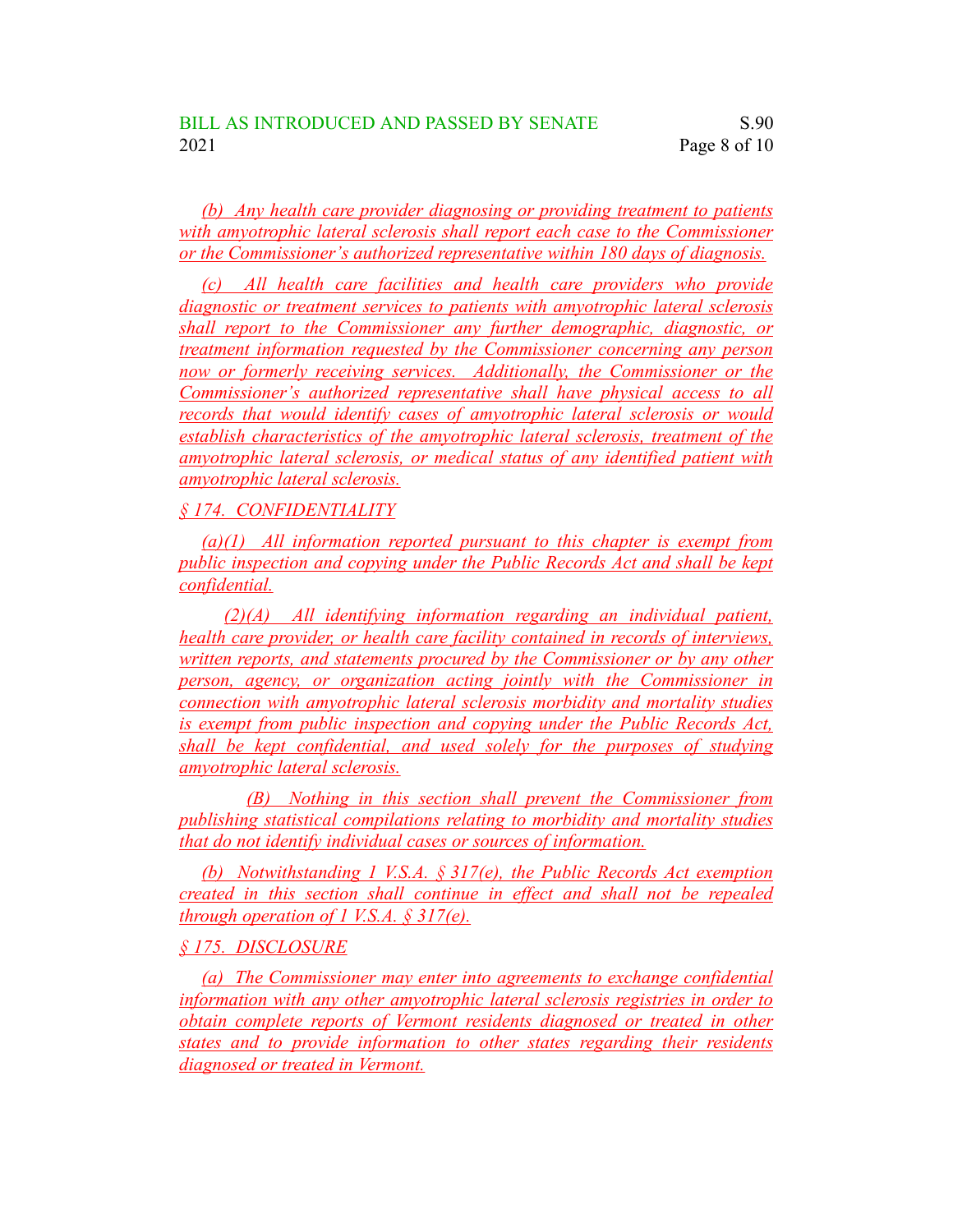*(b) The Commissioner may furnish confidential information to other states' amyotrophic lateral sclerosis registries or health researchers in order to collaborate in a national amyotrophic lateral sclerosis registry or to collaborate in amyotrophic lateral sclerosis control and prevention research studies. However, before releasing confidential information, the Commissioner shall first obtain from such state registries, agencies, or researchers an agreement in writing to keep the identifying information confidential and privileged. In the case of researchers, the Commissioner shall also first obtain evidence of the approval of their academic committee for the protection of human subjects established in accordance with 45 C.F.R. part 46.*

*§ 176. LIABILITY*

*(a) No action for damages arising from the disclosure of confidential or privileged information may be maintained against any person, or the employer or employee of any person, who participates in good faith in the reporting of amyotrophic lateral sclerosis registry data or data for amyotrophic lateral sclerosis morbidity or mortality studies in accordance with this chapter.*

*(b) No license of a health care facility or health care provider may be denied, suspended, or revoked for the good faith disclosure of confidential or privileged information in the reporting of amyotrophic lateral sclerosis registry data or data for amyotrophic lateral sclerosis morbidity or mortality studies in accordance with this chapter.*

*(c) Nothing in this section shall be construed to apply to the unauthorized disclosure of confidential or privileged information when such disclosure is due to gross negligence or willful misconduct.*

*Sec. 2. GRANT APPLICATIONS TO FUND AMYOTROPHIC LATERAL SCLEROSIS REGISTRY*

*The Department of Health shall seek and apply for grants to fund the amyotrophic lateral sclerosis registry established in 18 V.S.A. chapter 4A. As part of its fiscal year 2024 budget presentation, the Department shall describe any grants applied for or awarded for this purpose or other identified funding sources.*

*Sec. 3. REPORT; REGISTRY EXPANSION*

*On or before December 1, 2022, the Department of Health shall submit a written report to the House Committees on Health Care and on Human Services and to the Senate Committee on Health and Welfare exploring the benefits of expanding the amyotrophic lateral sclerosis registry established in 18 V.S.A. chapter 4A by broadening the scope of neurodegenerative diseases addressed in the registry or by partnering with at least three neighboring states to collect data from a larger population, or both.*